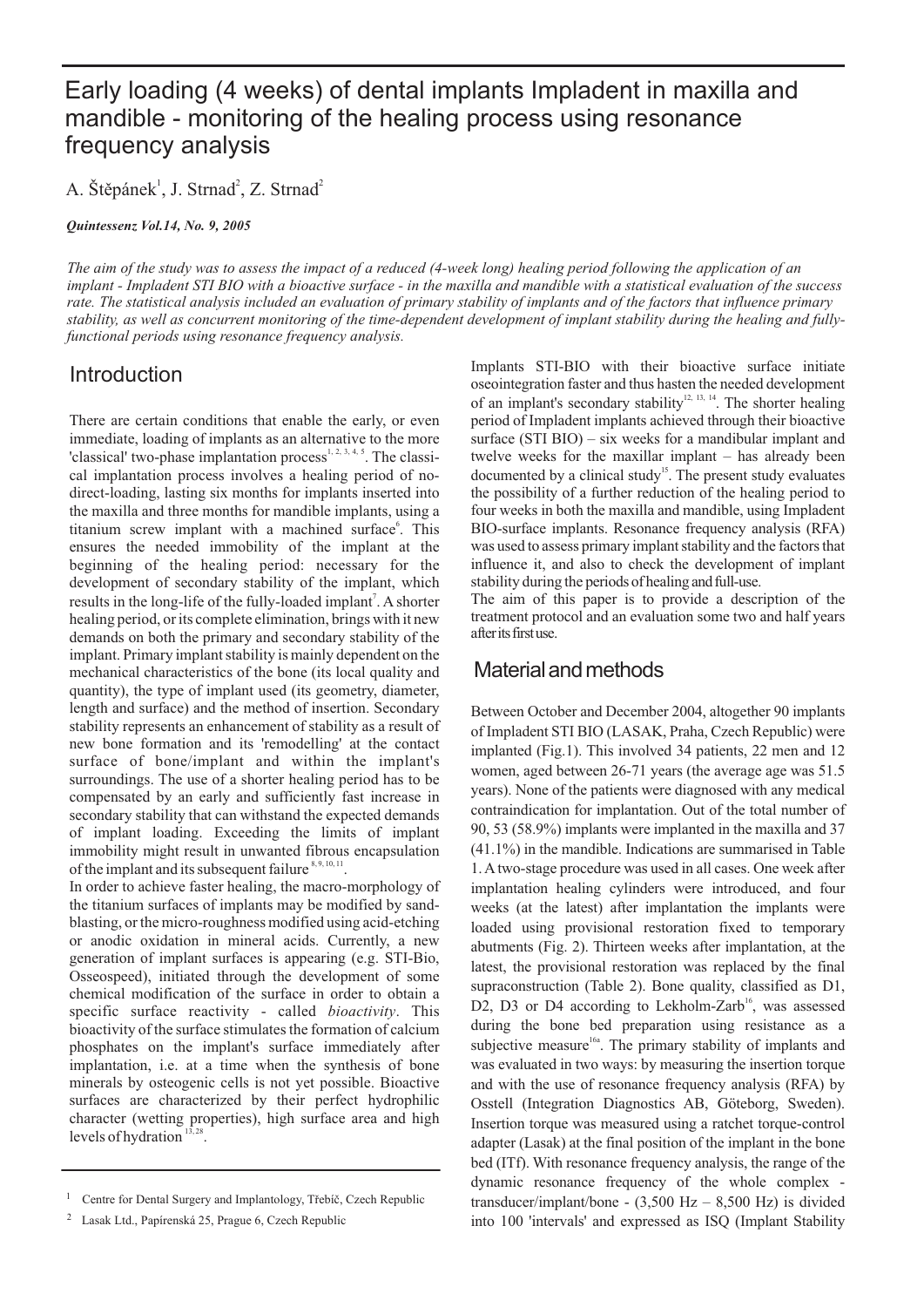

Fig. 1: Implants Impladent STI BIO - 3.7 and 5 mm in diameter



a) b)







Quotient) from 0 to 100. Implant stability values, ISQ(t), were always measured by RFA at weeks one, four and thirteen after implantation (time t being measured in weeks). Change in implant stability after t weeks of healing, dISQ(t), was expressed as the difference between the stability in a given week of healing [ISQ(t)] and primary implant stability (ISQp). The success rate was assessed following Albrektsson<sup>17</sup>. Implants considered as successful were every loaded implant that: was clinically not moving; did not cause any chronical discomfort (pain or other); showed no observation of repeated infections or radioluscent bone in the implant surroundings; and did not show progressive marginal bone loss. For the







Fig. 2: Making temporary prosthesis (c,d) from acrylate on temporary abutments Impladent (a,b) and final prosthesis with a screw-retained metal-ceramic bridge (e,f). The implant in localization 33 showing a remarkable reduction in stability during the first week after implantation  $(d(ISQ(1) = -11))$  was not loaded by a temporary prosthesis (c,d) and was later explanted. When healed, reimplantation in the same localization was done and the implant was loaded with final prosthesis (e,f).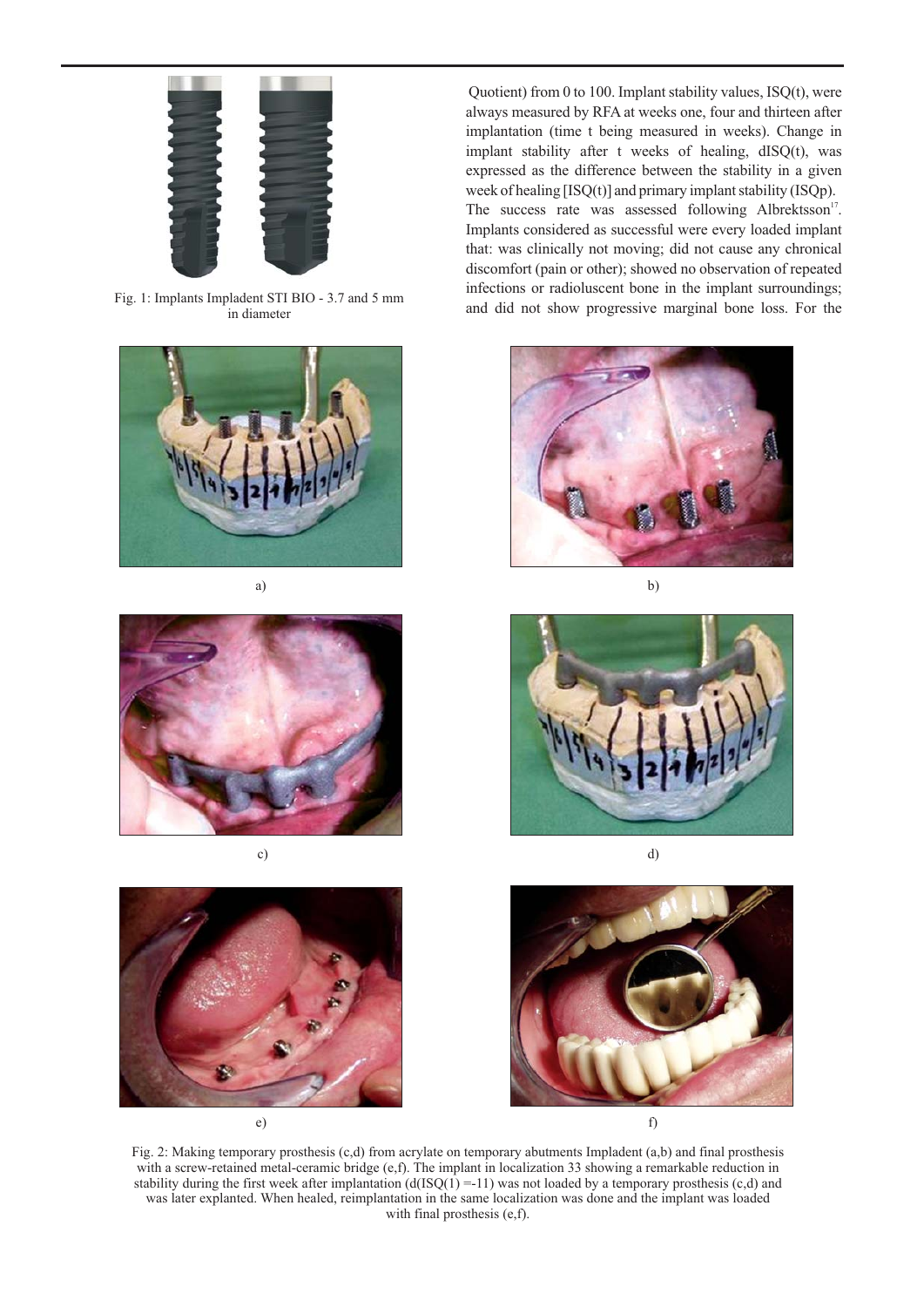evaluation of success, life-table analysis was used. Data obtained on implant stability underwent statistical analysis (mean value and standard error). Differences of experimental data were tested using a twin-tailed Student's t-test (Type 2), being statistically significant if p<0.05.

|  | Tab. 1: Indication |  |
|--|--------------------|--|
|  |                    |  |

|          |    | one tooth dental arch gap |               | Loss of Shortened Large Edentulous<br>jaws |
|----------|----|---------------------------|---------------|--------------------------------------------|
| Maxilla  | 10 |                           |               |                                            |
| Mandible |    |                           | $\mathcal{P}$ |                                            |
| Total    | 14 | 10                        | 6             |                                            |

Tab. 2: Supraconstruction

|          | Individual<br>crown | Fixed<br>bridge | Hybrid<br>prosth |
|----------|---------------------|-----------------|------------------|
| Maxilla  | 10                  | 11              |                  |
| Mandible |                     | 11              | 3                |
| Total    | 14                  | 22              | 3                |

Tab. 3: Dimensions of implants used

| diameter/length<br>[mm] | 8 mm |   | 10 mm $\vert$ 12 mm | 14 mm |
|-------------------------|------|---|---------------------|-------|
| $5.0 \text{ mm}$        |      | 9 | 17                  |       |
| $3.7 \text{ mm}$        |      | 6 | 25                  | 29    |

|  | Tab. 4: Implant frequency per bone quality |  |
|--|--------------------------------------------|--|
|  |                                            |  |

| Bone quality   | Maxilla | Mandible |
|----------------|---------|----------|
| D <sub>1</sub> | 9       | 13       |
| D <sub>2</sub> | 41      | 36       |
| D <sub>3</sub> | 3       |          |
| D4             |         |          |

## **Results**

#### *Primary stability*

Mean primary stability (ISQp) of all introduced implants was  $60.2\pm7.7$  (n=90). Altogether six parameters that could influence primary stability were considered: implant localization (maxilla and mandible), bone quality, diameter and length of implant, and the means of implant insertion. The primary stability of mandible implants was statistically somewhat higher  $63.6\pm7.8$  (n=37) in comparison to maxilla implants  $57.8 \pm 6.6$  (n=53), (p=0.0003). In the mandible,



Fig. 3: Primary implant stability ISQp according to the localization in maxilla and mandible  $(*)$  p  $< 0.05$ 

primary stability (ISQp) was higher for all teeth positions compared to those in the maxilla. For the position 3 (canine) and 4, 5 (premolars), however, the difference was not statistically significant (Fig. 3).

The data obtained on stability were further analyzed to assess the implant's impact on the bone. With decreasing bone quality (D1"D2"D3), the decrease in primary stability of implants was statistically significant (Fig. 4). In turn, bone quality had an impact on the insertion torque, which at its final position may indicate the primary stability of the implant<sup>18</sup>. Mean values of final insertion torques of the implant groups, divided according to bone quality, became lower with lowering bone quality (Fig. 5) in a similar way to that of ISQp (Fig. 4). Analysing the data for individual implants (n=90) showed that the final insertion torque  $(IT<sub>f</sub>)$  and primary stability (ISQp) were directly related:  $[T<sub>f</sub>] = 0.5$  Ncm, [ISQp] = -6.3; though the correlation coefficient was low  $(R<sup>2</sup>=0.1892).$ 



Fig. 4: Mean values of primary implant stability according to bone quality - categories D1, D2 and D3 after Lekholm-Zarb  $(*)$  p<0.05

The diameter of the implant was found to be an important parameter having an influence on primary stability of the implant. Implants with a diameter of 5.0 mm showed a higher primary stability of  $62.4\pm7.8$  (n=30) compared to implants with a diameter of 3.7 mm with  $59.0 \pm 7.4$  (n=60), the difference being statistically significant (p=0.0485). There was no significant correlation of primary stability of the implant and implant length. The measured differences of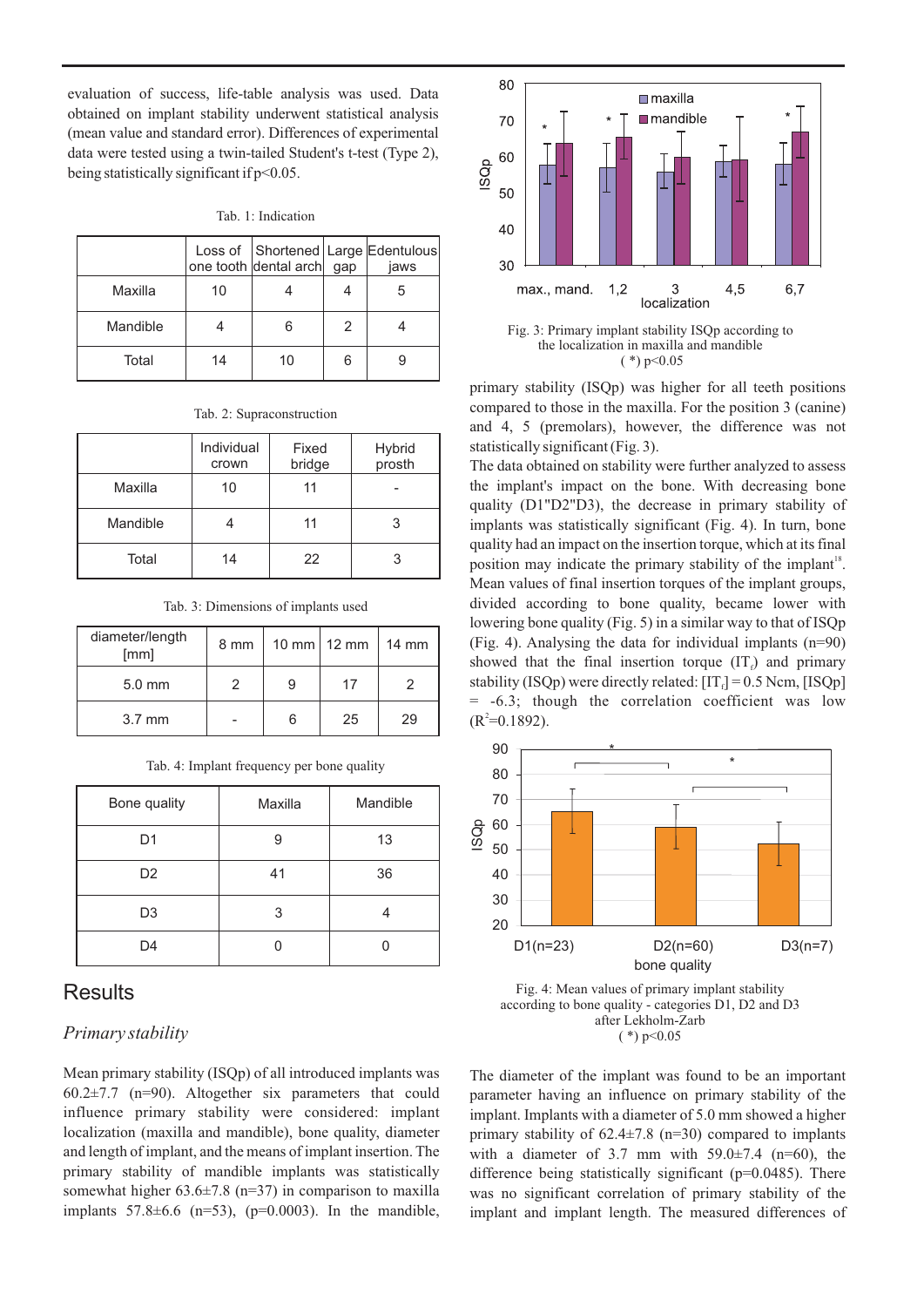implant stability for various implant lengths were not statistically significant.

Another studied factor that has an influence on primary implant stability was the selected surgery procedure. Groups of implants with high (ISQp>60), medium (ISQp=50-60) and low  $(ISO < 50)$  primary stability were assessed. Within the group ISQp>60, a statistically-significant higher mean primary stability (ISQp) was found in implants where the bone bed had been prepared using a threadformer rather than the drill alone. Within the group with lower primary stability (ISOp=50-60 and ISQ<50), higher ISQp was observed in self-tapping implants but this was not statistically significant (Fig. 6).



 $(*)$  p<0.05

#### *Loaded implant stability 13 weeks after implantation*

The mean value of stability of loaded implants 13 weeks after implantation (ISQ<sub>13</sub>) was 59.1 $\pm$ 5.2 (n=88). For the mandible the value of ISQ<sub>13</sub> reached  $62.8 \pm 5.3$  (n=36) and for the maxilla  $ISO_{13}$  56.4 $\pm$ 3.7 (n=52). Bone quality did not influence implant stability measured 13 weeks after implantation. Mean values of implant stability  $ISO<sub>13</sub>$  did not show any statistically significant differences between implant groups of varying bone quality (Fig. 7). In contrast, the impact of implant diameter was statistically significant. Implants of 5.0 mm in diameter showed higher stability  $ISO_{13}$  61.6 $\pm$ 6.3 (n=30) than implants of 3.7 mm in diameter (ISQ<sub>13</sub> = 57.4 $\pm$ 4.2; n=58).





Fig. 7: Mean values of implant stability 13 weeks after implantation  $ISO<sub>13</sub>$ , for implant group categories D1, D2 and D3 after Lekholm-Zarb

#### *Development of implant stability during the periods of healing and functional loading*

Primary stability of implants had an essential impact on the development of secondary stability during the healing and loading periods. Figure 8 shows the development of implant stability for high (ISQp>60), medium (ISQp=50-60) and low (ISQp<50) primary stability, the mean values being ISQp 66.3 $\pm$ 3.8 (n=45), 56.7 $\pm$ 2.0 (n=34) and 45.8 $\pm$ 3.9 (n=11), respectively; differences of mean ISQp values are statistically significant ( $p<0.05$ ). In the group ISQ $p>60$ , implant stability initially declined but after the first week remained stable. The group of implants with medium ISQp did not show any statistically significant changes either during the healing period or within the thirteen weeks of functional loading. The group of implants with low primary stability showed an increasing enhancement of stability since the first week of the healing period and through the period of functional loading studied.



Fig. 8: Time dependence of stability ISQ(t) for implant categories (ISQp >60, 50-60 a <50) during the healing period (0-4 weeks) and functional loading (4-13 weeks)

#### *Implant failure*

Within the study group, two implants were lost during the healing period. The first case was a 63-year-old man, with an implant 3.7 mm in diameter and 12 mm in length, inserted in tooth location 33, of bone quality D1; during the healing period, the implant stability ISQp value of 55 had markedly decreased 44 by week 4,  $[dISQ (0-4) = -11]$ . The second case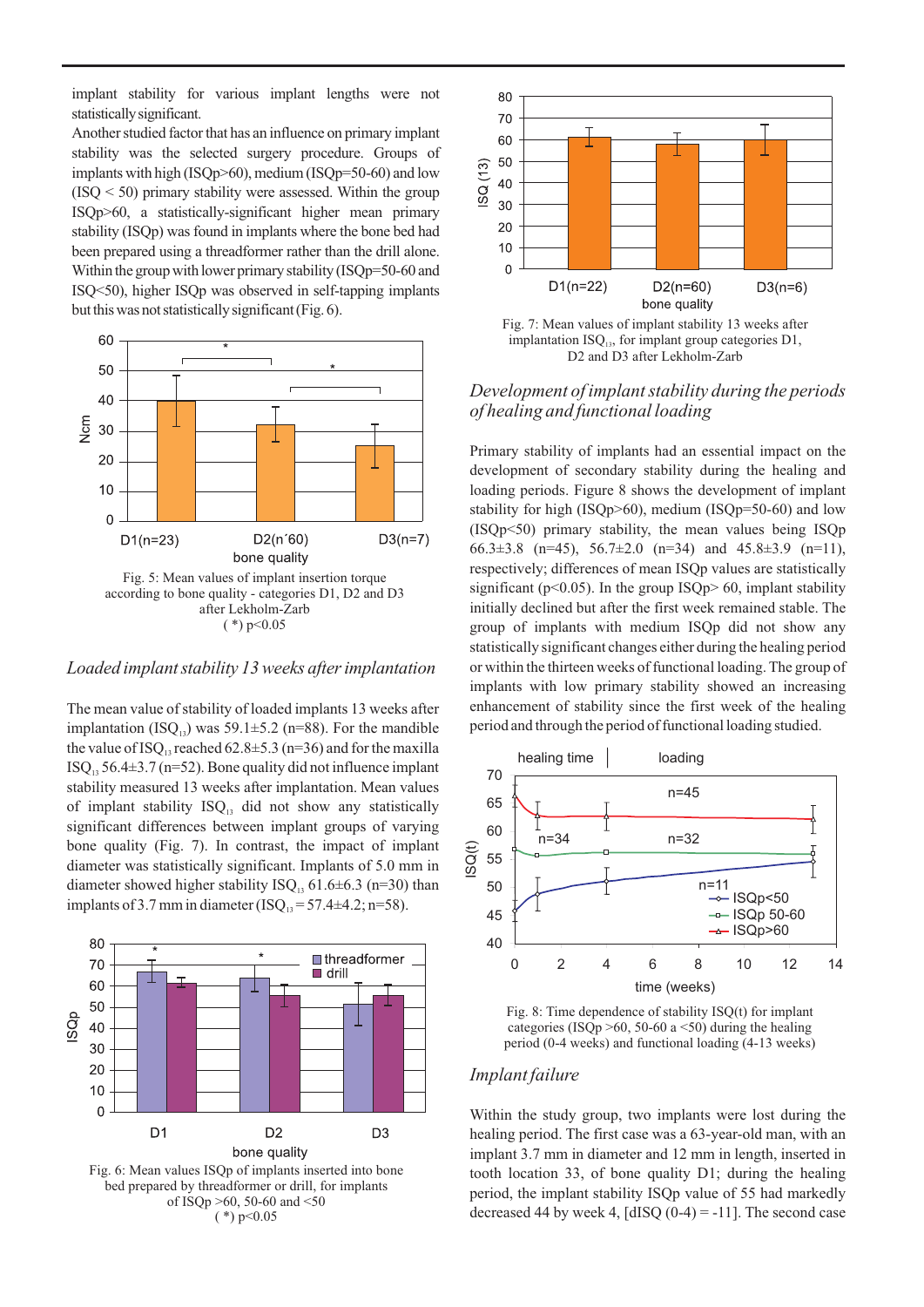was a 63-year-old woman, with an implant of equal dimensions (3.7/12mm), implanted in location 25, and bone quality D3; the implant stability ISQp of 55 showed no significant change during the healing period,  $dISQ(0-4) = 1$ . All other implants complied with the success criteria even after nine weeks of functional loading. The healing phase success rate (with a four-weeklong healing period) reached 97.8% (97.3% and 98.1% in mandible and maxilla, respectively). The success rate of the nine-week functional loading was  $100\%$  (Table 5).

Tab. 5: Life-table analysis

| Time<br>period                              |    | Number of Number of Lost from Success |      | Cummulative<br>implants   implant loss evidence $\vert$ rate (%) $\vert$ success rate (%) |
|---------------------------------------------|----|---------------------------------------|------|-------------------------------------------------------------------------------------------|
| Healing period<br>$(0-4$ weeks)             | 90 |                                       | 97.8 | 97.8                                                                                      |
| <b>Functional loading</b><br>$(4-13$ weeks) | 88 |                                       | 100  | 97.8                                                                                      |

Tab. 6: Success rate of STI BIO implants for experimental and control set

| Time period           | Success rate per interval %<br>(n- number of implants) |                    | Statistical significance of<br>difference between sets |  |
|-----------------------|--------------------------------------------------------|--------------------|--------------------------------------------------------|--|
|                       | Experimental set -<br>present study                    | Control set $(15)$ | compared                                               |  |
| Healing phase         | $97.8(n=90)$                                           | $99,1(n=582)$      | p=0.3998 NS                                            |  |
| Mandible              | $97.3(n=37)$                                           | 98,8(n=1013)       | p=0.2678 NS                                            |  |
| Maxilla               | $98.1(n=53)$                                           | $98,4(n=431)$      | p=0.8877 NS                                            |  |
| Functional<br>loading | 100 (n=88)                                             | $99,5(n=771)$      | p=0.5012 NS                                            |  |

## **Discussion**

A healing period reduced to four weeks offers less time for osseointegration of an implant prior to its loading, which increases the risk of micromovements of the implant in the bone bed that can result in fibrous membrane formation when loaded  $8.9$ . In this case, a higher frequency of implant loss can be expected. The effect, therefore, of a reduced healing period was evaluated against a control group of implants STI BIO where a longer healing period (twelve weeks for maxilla and six weeks for mandible) was used and the results evaluated after twelve months of functional loading<sup>15</sup> (Table 6).

The statistical evaluation of success rate of the experimental and control implant sets did not show any significant difference during the healing phase or the nine-week loading phase tested. We can say, therefore, that the reduced healing period does not increase the risk of implant loss compared to the original twelve-week healing period for the maxilla and six-week period for the mandible.

Resonance frequency analysis allows for an objective assessment of the implant stability with sufficient exactness and reproducibility of results  $(\pm 0.5 \text{ ISQ units})$ . The method, however, does cover an aggregate of implant stability, based on the dynamic resonance frequency of the whole complex: transducer/implant/bone, including the stiffness of their connections. The higher the frequency, the higher is the stiffness of the measured complex. When interpreting data, it has to be borne in mind that the value of ISQ combines a number of factors.

Amongst the six parameters assessed, the highest impact on implant stability was found to be the location in maxilla or mandible, bone quality, the method of implant insertion and implant diameter. The higher primary stability found for the mandible ensures implant immobility and a higher success rate when compared with the maxilla <sup>19</sup>. The main difference can be attributed to bone density and to some extent also tooth location<sup>20</sup>. The use of a threadformer to prepare the bone bed is characterized by its greater exactness and is less traumatic, NS –statistically unsignificant difference

enabling a higher implant stability to be achieved and is in accordance with the Impladent protocol. Some authors recommend the use of implants of larger diameter to deal with compromised clinical situations, with the expectation of enhancing the implant's primary stability $2^{1,22}$ . Our results, that show a significantly higher primary stability for implants of 5 mm in diameter compared to those of 3.7 mm, confirm the above clinical assumption.

The development of implant stability with time during the first week after implantation is characterised either by a decrease or increase in stability, depending on the primary implant stability (Fig. 8). During the first of week after implantation, the stability decreases in cases where the primary stability was high (ISQ>60), being characterized by high insertion torque and high frequencies of dense bone. In this case, oseointegration can be seen as compensation for low mechanical fixation caused by relaxation processes and biological changes accompanying the early healing stage. The resulting stability (measured by RFA) after the first, fourth and thirteenth week following implantation was not decreasing further as the decrease in primary stability was fully compenzated by increasing secondary stability due to the fast interaction between the implant's bioactive surface and the bone<sup>23</sup>. This situation males it suitable for early implant loading and is typical for bone of high density (Fig. 10). The rate at which a stable boundary between the implant and the bone bed is formed, besides the primary stability, is given by the osseconductive characteristics of the implant surface. When bio-inert surfaces (such as titanium with a machined surface) are used, secondary stability starts to grow later and thus, also, compenzation of any marked decrease in primary stability occurs later. As an example can be given the loss of primary stability measured by a reverse torque method on machined surfaces of titanium implants when used in rats, where a decreasing reverse torque (reducing from 24 Ncm to 19 Ncm) was measured still four weeks following implantation<sup>24</sup> and clinical measurements using RFA which indicated decreasing implant stability for twenty weeks with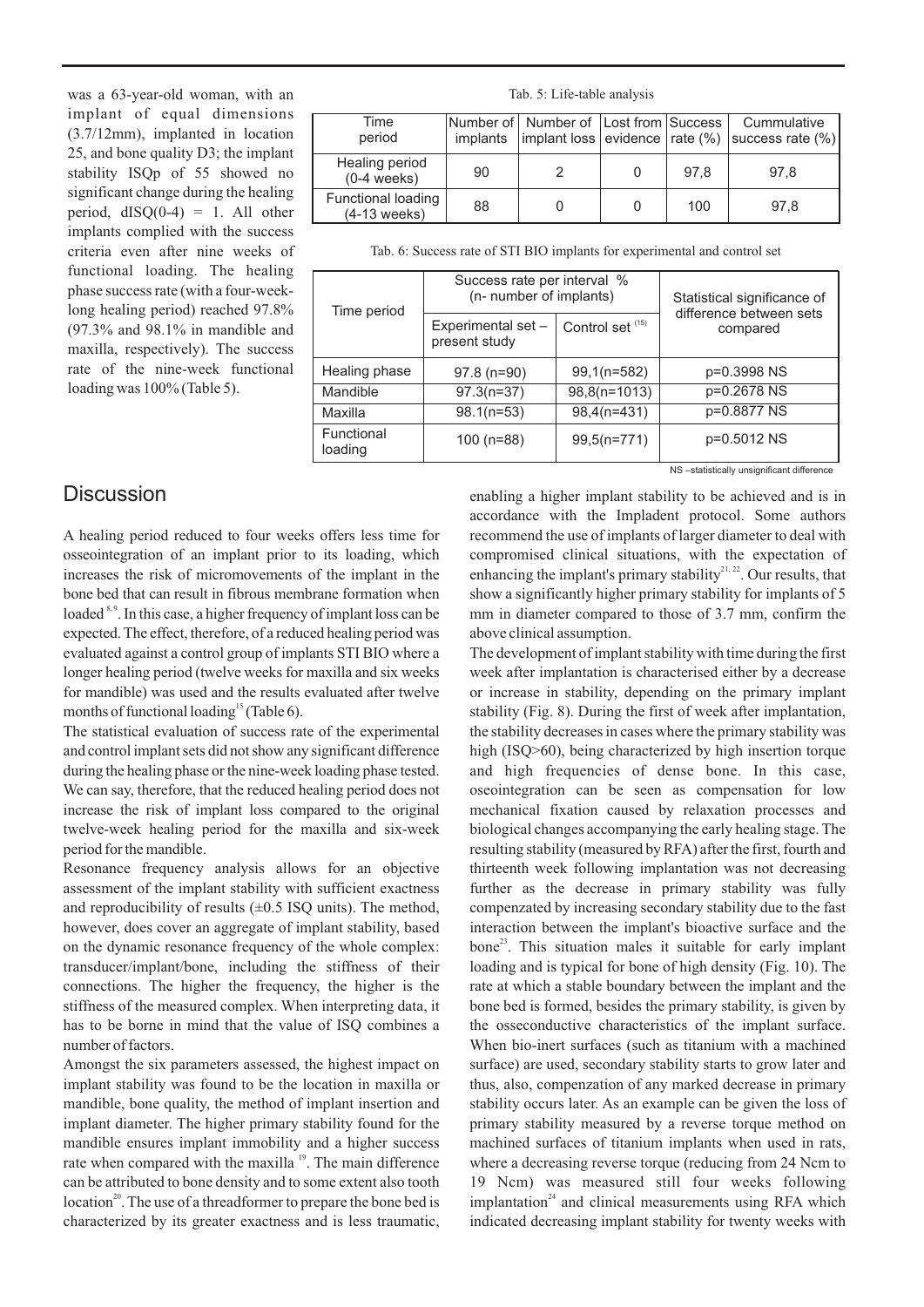machined titanium surfaces and for eight weeks with the oxidized surface TiUnite<sup>25</sup>. A sand-blasted and acid-treated implant surface (SLA) tested on sheep using the reversetorque method showed a decrease in stability from 100 Ncm to 88 Ncm after two weeks of implantation<sup>26</sup> and statistical tests on RFA data revealed decreasing stability up until the sixth week for implants of primary stability higher than 60 ISQ<sup>27</sup>.

Implants of low primary stability, ISQp<50, showed increasing stability from the first week of the healing period (Fig. 8). These implants have a lower insertion torque (Fig. 9) and higher frequency of soft, spongy bone.



Fig. 9: Relationship of the implant insertion torque and the change in implant stability in the first week after implantation dISQ(1) for implant groups ISQp  $(1)$  >70,  $(2)$  66-69,  $(3)$  61-65,  $(4)$  56-60,  $(5)$  51-55 and  $(6)$  <50

A less traumatic preparation of the bone bed (in spongy bone with abundant blood supply), along with the bioactive properties of the STI BIO implant surface, are the main stimulators of a remarkable increase in secondary stability during the healing period of unloaded implants. In this case, the increased rate in implant stability is considered to be a critical parameter which decides when the implant can be loaded. This is especially true for bones of a lower quality. In bones of D3 quality, already after four weeks implants reached 98.7% of their final stability as measured thirteen weeks following implantation (Fig. 10).



Fig. 10: Implant stability ISQ(t) after the first, fourth and thirteenth week of implantation for implants of bone qualities of D1 and D3

The value of primary stability of the implant, assessed by resonance frequency analysis does not unambiguously predetermine implantation success. The study presented did not find a difference in primary stability between implants that were lost during the healing phase and those that were successful and clinically stable when fully loaded thirteen weeks after implantation. However, a marked decrease in

stability often indicates unsuccessful implantation and calls for a specific treatment procedure (Fig.11).



Fig. 11: Development of stability for a lost implant and for five clinically stable implants inserted in mandible (Fig. 2). Twenty percent of stability decline in week one after the implantation indicates unsuccessful implantation

### **Conclusions**

The statistical evaluation of data shows that, for Impladent STI BIO implants, a healing period reduced to four weeks for both maxilla and mandible does not reduce the rate of the implants' healing success, nor does it increase the frequency of lost implants during the nine week period of full loading. The reduced healing period thus does not pose any enhanced risk on implantation and maintains the prediction of a similar success rate.

Primary implant stability is influenced by the implant localization, bone quality, selected insertion method, and implant diameter. Higher values of primary stability were found for mandibular implants ISQp 63.6±7.8 rather than maxillar implants ISQp 57.8±6.6. Bone quality mainly influences the primary stability of implants. ISQp within the higher D1 bone quality (65.3 $\pm$ 8.8) was reduced by 10% within the group with D2 bone quality (59.1 $\pm$ 6.2), and by 20% within the D3 bone quality group (52.4 $\pm$ 8.8). Preparation of the bone bed in dense bone with the use of a threadformer, in accordance with the protocol for the Impladent system, enabled a higher primary stability to be achieved. The implant diameter was found to have a significant impact on the implant's primary stability: implants with a diameter of 5.0 mm showed a higher primary stability 62.4±7.8 compared to implants with 3.7 mm in diameter, for which the primary stability was 59.0±7.4. The differences in stability for various implant lengths were not statistically significant.

The level of primary stability of the implant, assessed by resonance frequency analysis, does not determine unambiguously implantation success. It does, however, have an impact on stability development during the healing period and full loading.

### Acknowledgement

The study was funded by the grant MPO ČR FT-TA/087